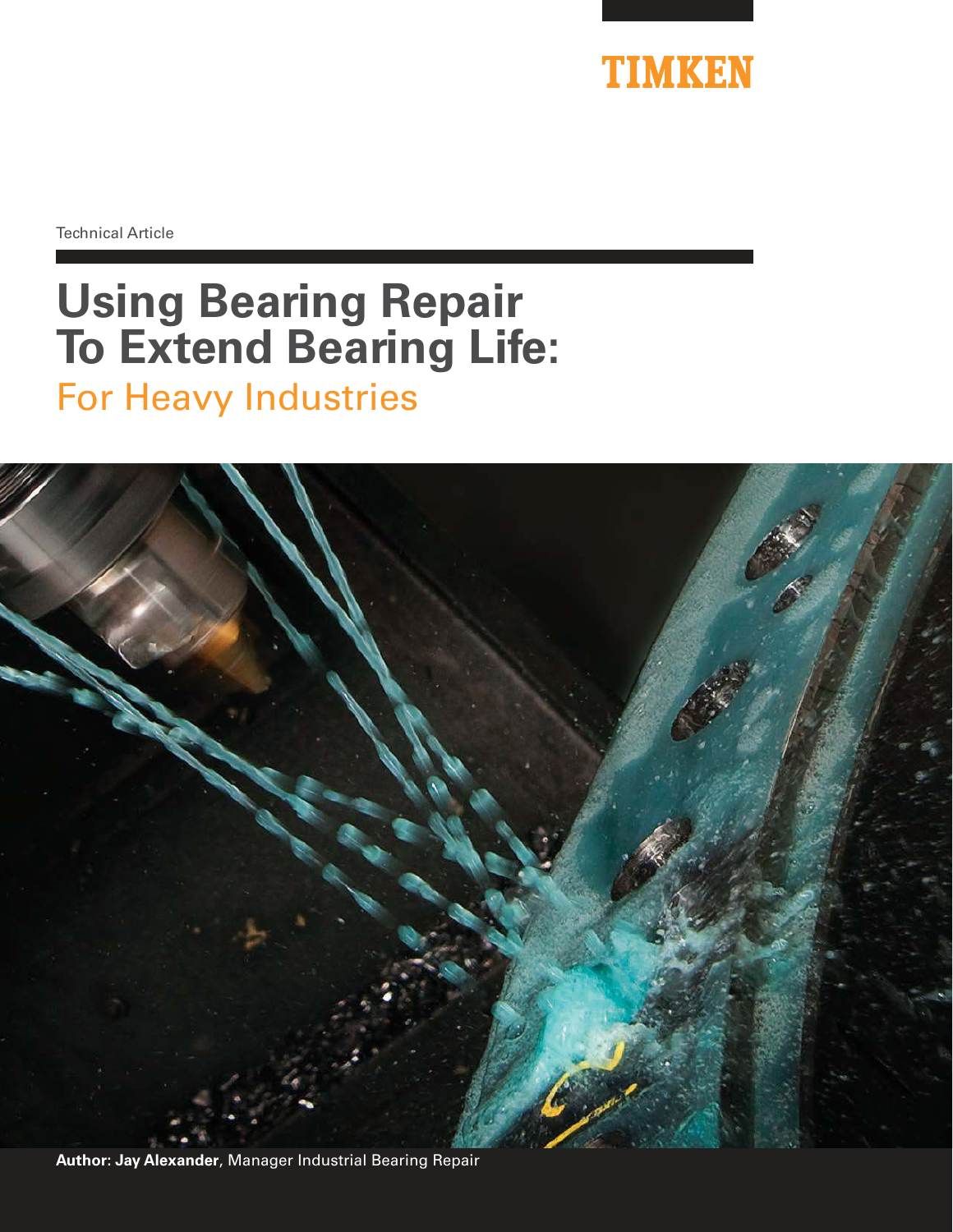### TIMKFN

### **Table of Contents**

| Introduction                       | 3  |
|------------------------------------|----|
| <b>A Case for Repair</b>           | 4  |
| <b>Bearing Repair Eligibility</b>  | 5  |
| <b>The Remanufacturing Process</b> | 7  |
| <b>Types of Damage</b>             | 9  |
| <b>Repair Limitations</b>          | 10 |
| <b>Choosing Bearing Repair</b>     | 11 |

### **Using Bearing Repair To Extend Bearing Life:** For Heavy Industries

- Why repair instead of replace?
- How bearing repair maximizes the value of your bearing investment.
- Understanding the different types of repair.

#### **Abstract**

When a bearing is damaged, it is often removed from service and replaced before it reaches its full, useful and economical life. Advancements in bearing design, materials, bearing maintenance and repair methods have greatly improved the potential for and popularity of bearing repair as an effective way to extend the life of the bearing.

A high-quality repair program also can address the challenge of determining if and when a bearing can be repaired. Regardless of original manufacturer, a wide range of services are available for all bearing types.

**A repaired bearing, depending on the required level of service, can often be returned to like-new specifications in about one-third of the time and at a savings of up to 60 percent off the cost of a new bearing.** Furthermore, experience has shown that a successfully repaired bearing can run a life cycle comparable to that of the first cycle of the bearing. Growing popularity of repair programs in heavy industries shows an increased understanding of the significant value, both in time and cost, compared to replacing bearings.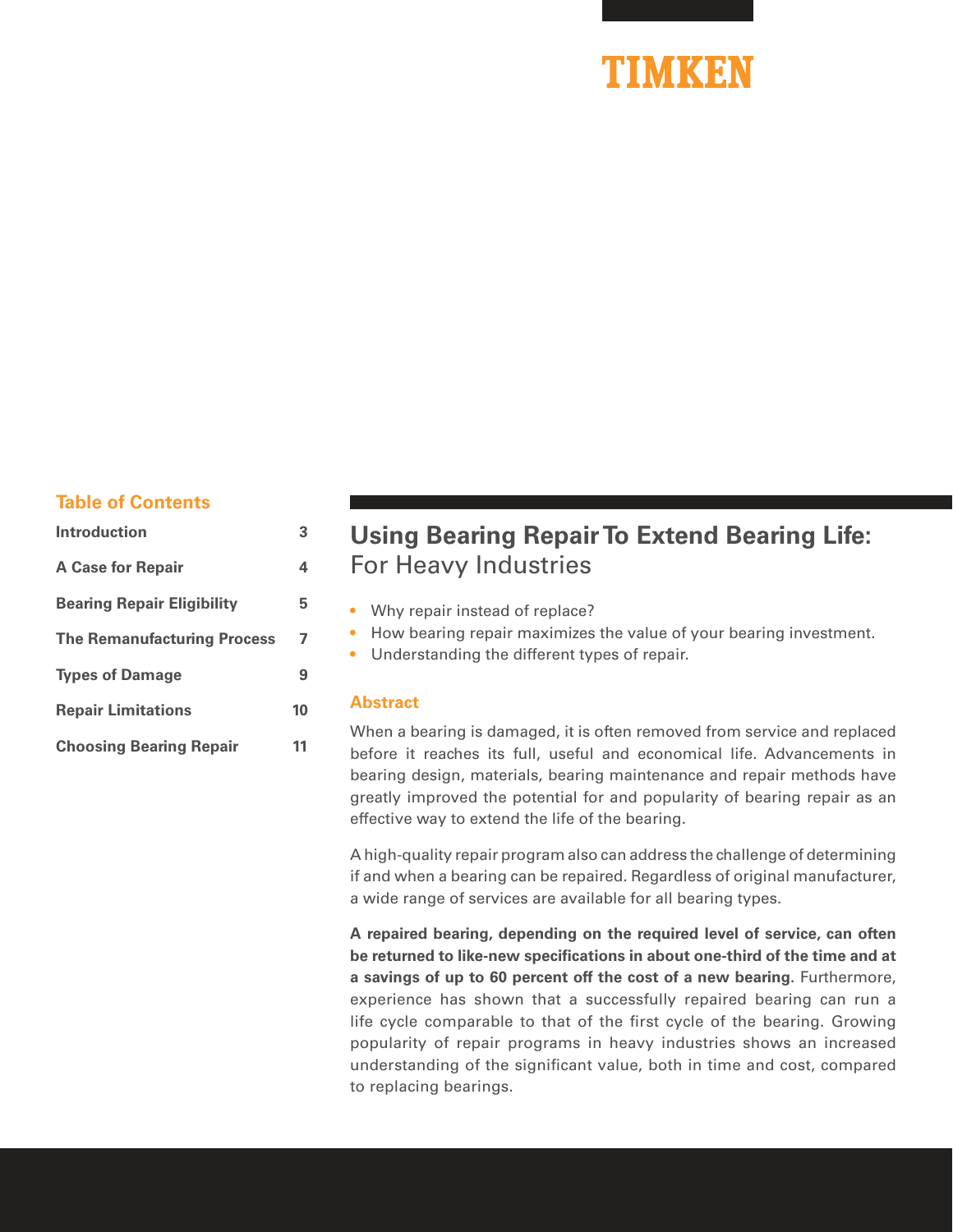**3**

## TIMKEN

#### **Introduction**

Bearing repair is not a new concept, but it is increasing in popularity with heavy industrial customers, providing a tangible value. Advancements in bearing design, steel cleanliness, bearing maintenance and repair processes have greatly improved the potential benefits for bearing repair.

When a bearing is damaged, the entire operation will suffer, resulting in additional costs, lengthened maintenance work schedules, unnecessary downtime and extended on-time-delivery to final customers. In most heavy industrial applications, bearings are removed from service before they have reached their full useful and economic life (Figure 1). **Bearing repair can be an effective way to extend the life of the bearing further along its theoretical bearing life, making it an economical alternative to purchasing new.**

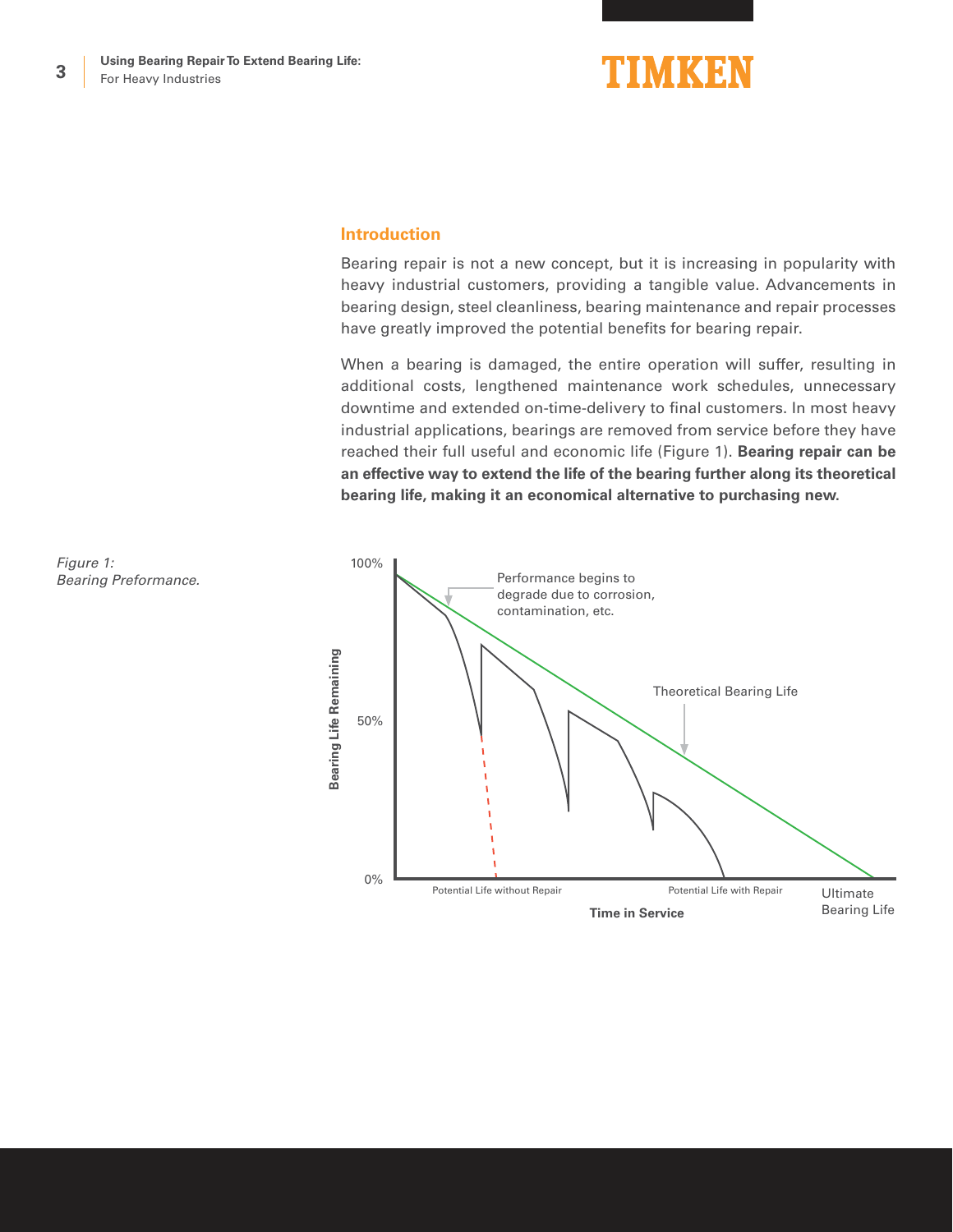

*Figure 2: Bearing Repair.*



#### *Figure 3:*

*If a new bearing costs \$20,000 then the cost of a bearing remanufactured by Timken could be \$8,000 – a savings of \$12,000, or 60 percent.*

#### **A Case for Repair**

Initial bearing design takes into account the use and application of the bearing and establishes a corresponding prediction for service life and fatigue life. Regardless of the design or manufacturer, bearings often deviate from these expectations due to factors such as improper installation, contamination, inadequate lubrication or misalignment. In fact, less than 10 percent of bearings used in a heavy industrial application reach their design L10 life.

Advancements in technology, materials, condition monitoring and reliability centered maintenance programs combined with economic pressures contribute to an increased potential for successful bearing repair programs.

**A quality repair program can often return a bearing to like-new specifications in about one-third of the time it takes to procure a new bearing. Depending on the scope of work, a repaired bearing can save up to 60 percent off the cost of buying new. Some bearing repair sources will also offer a warranty on their service (Figure 2).**

When compared to the manufacture of a new bearing, **bearing repair is considered a more environmentally friendly procedure,** requiring less energy input and reducing raw material consumption and waste (Figure 3). The majority of energy required to manufacture a new bearing – melting and refining steel, material forging and turning, heat-treatment and grinding – is conserved through bearing repair.

In addition to cost and time savings, bearing repair maximizes the opportunity to achieve the theoretical bearing life cycle. A common question is whether a repaired bearing will last as long as a new one. Studies performed by bearing manufacturers and independent researchers have shown that **a properly repaired bearing will run a second service cycle comparable to that of the first.** Repaired bearings often reuse materials that have already proved reliable in the application, therefore reducing the risk of bearing failure. It should also be stated that it is critical that replacement parts are made using materials and tolerances specified by the Original Equipment Manufacturer (OEM). Any deviation from OEM specifications will increase the risk of premature failure.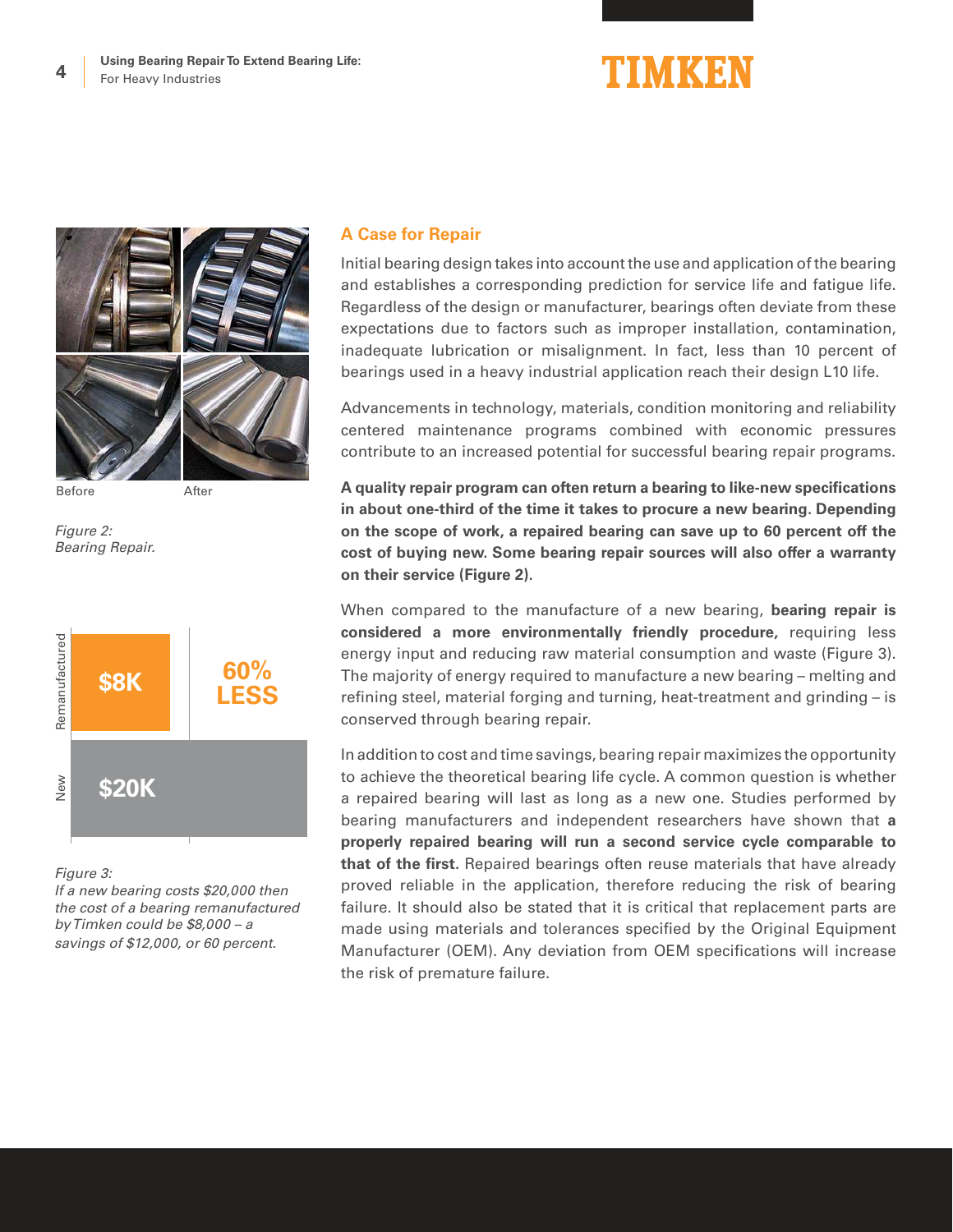**5**

# TIMKEN

### **Bearing Repair Eligibility**

Although it offers many benefits, repair is not always the best option for a damaged bearing. The challenge of properly utilizing bearing repair services is determining if and when bearings need to be repaired and deciding which option is the best economical and long-term decision.

Depending on the repair facility, limitations exist on the minimum and maximum size of bearings and product types that can be repaired. There are many different types of repair suppliers, ranging from small facilities limited in their scope of work and knowledge to large bearing manufacturers with an unlimited range of products and services.

The scope of work also limits the size of bearing that can be repaired (Figure 4). **All bearing types are eligible for repair regardless of the original manufacturer,** including:

- **Ball bearings**
- Class 3 precision bearings (all types)
- Cross roller bearings
- Cylindrical roller bearings
- Spherical roller bearings
- Tapered roller bearings
- Thrust bearings (all types)
- Triple-ring bearings



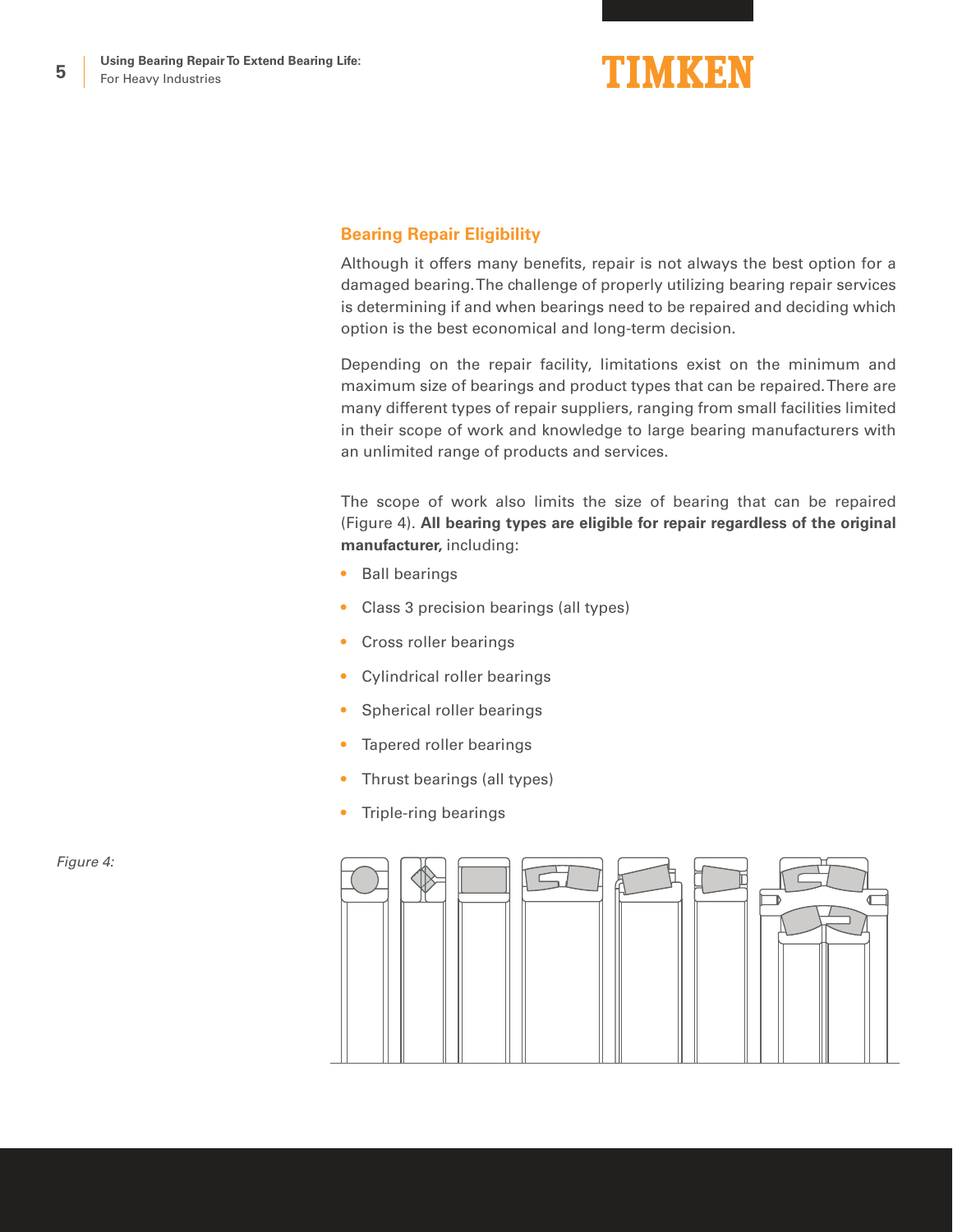

**A critical step in any bearing repair program is to recognize potential problems through regular monitoring and inspection.** Careful review of the output will help to identify the need for repair, such as:

- The bearing is nearing or has exceeded its suggested life expectancy
- Operating temperatures have exceeded 200º F
- Exposure to excessive vibration
- Sudden changes in lubrication and temperatures
- Emits excessive noise
- Loss of bearing seal integrity

Properly trained and experienced personnel involved in routine inspections serve as the first line in deciding if a bearing needs repair. Early detection of a problem through routine checks, preventive and predictive maintenance, and vibration analysis can reduce unnecessary downtime and expense, and help to capitalize on the capabilities and benefits of bearing repair.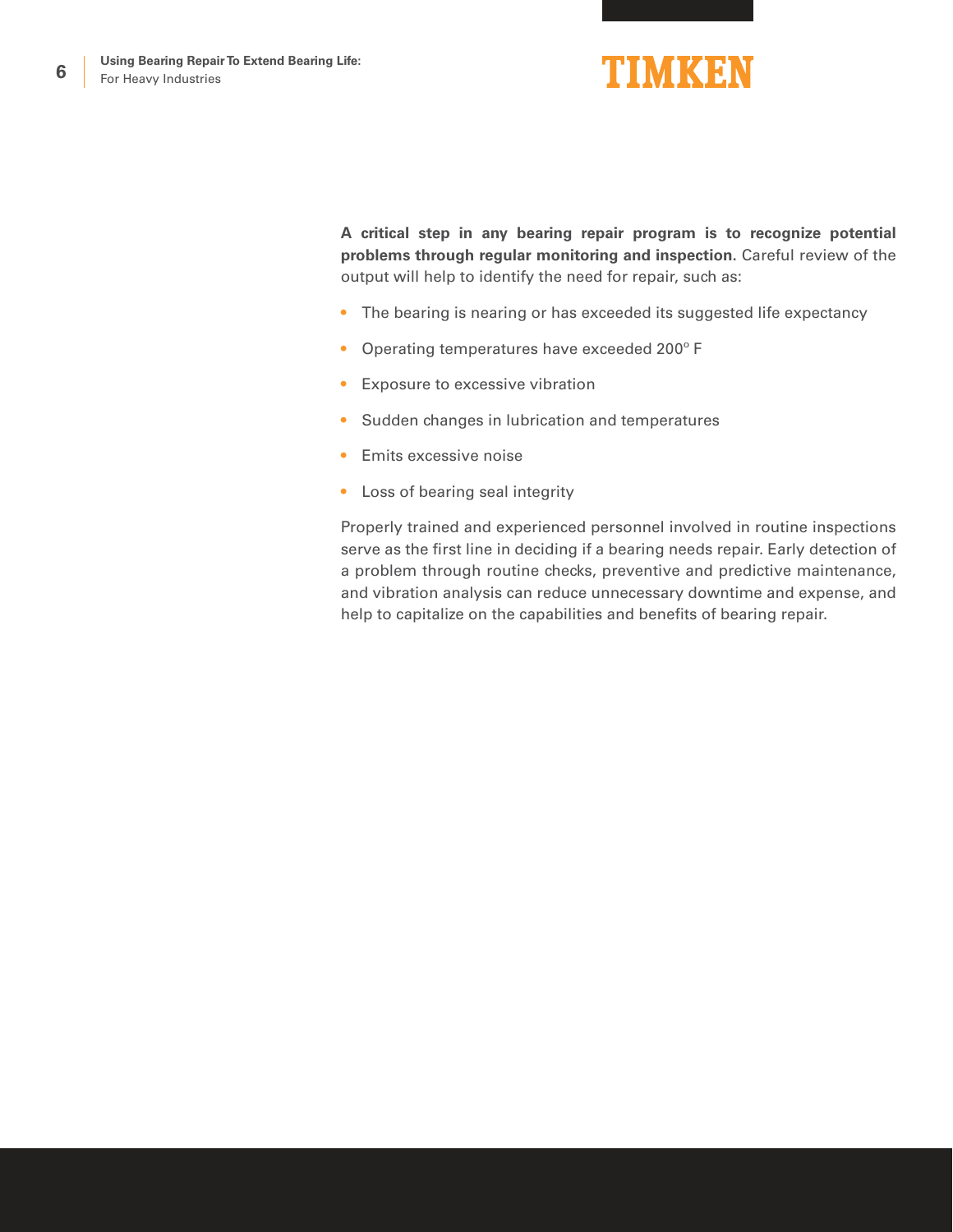**7**

### TIMKEN

### **The Remanufacturing Process**

Once a product is returned to a repair service center, all bearings undergo a thorough cleaning process. Next, the bearing is disassembled. During disassembly, trained repair technicians will:

- Record the bearing information
- Record actual internal clearances
- Complete the disassembly and tag with unique identifiers

Next, a detailed inspection of all the bearing components is performed and findings are recorded (Figure 5). The initial inspection includes looking for major problems or damage, such as fractures, major spalling or bluing due to heat damage. These are indicators that the bearing may not be eligible for repair. Components also are examined to determine the scope of work required to return them to a like-new condition.

In addition, technicians measure the bore, O.D. and width of the bearing, as well as record the roundness of the major race components. The type and degree of damage determines whether it can be repaired and the appropriate method of repair. The level of detail supplied in this inspection report depends on the facility performing the work.



*Figure 5: Timken technicians measure the bore, O.D. and width of the bearing, as well as record the roundness of the major race components to help determine the appropriate method of repair.*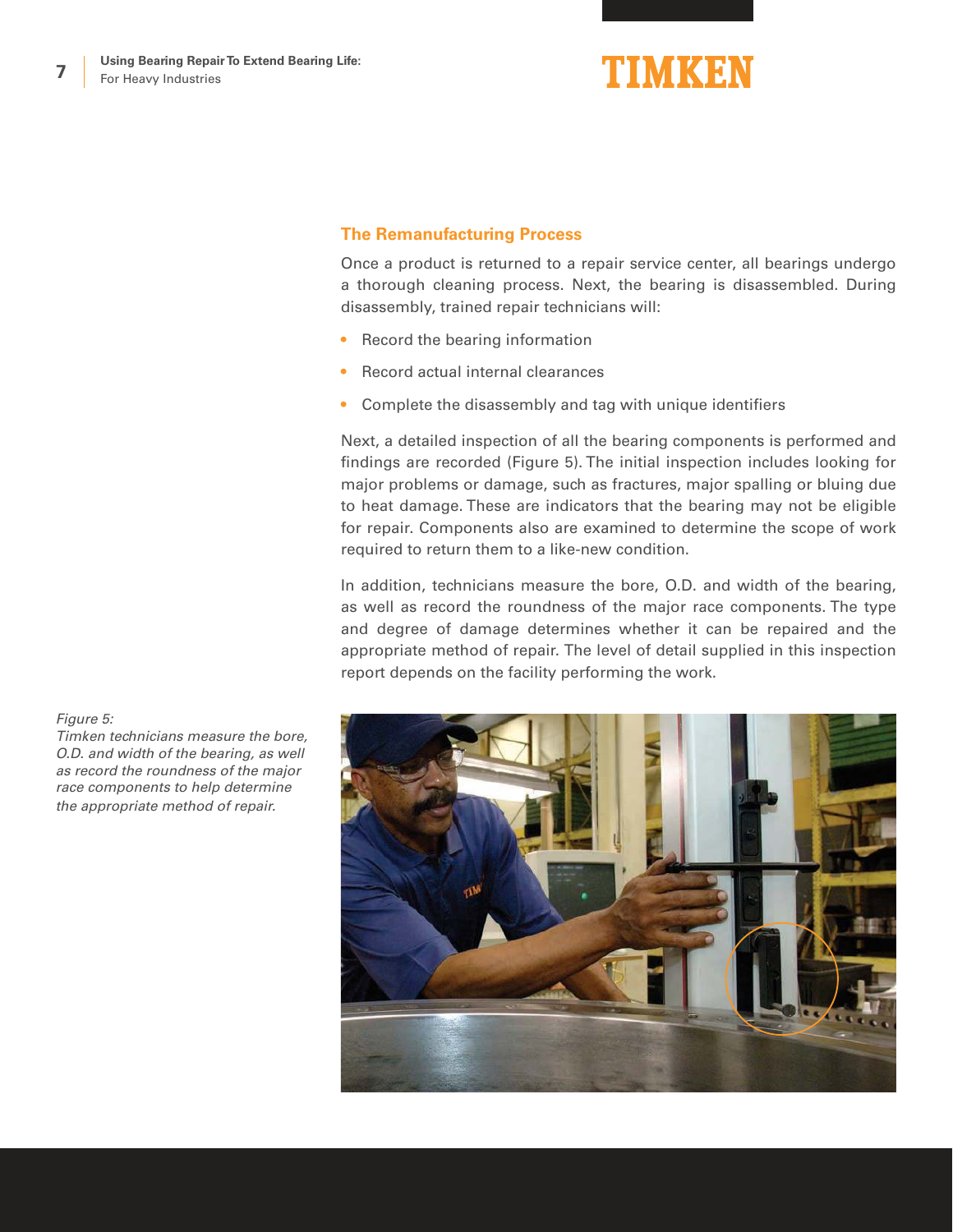



A wide range of repair services/methods are available. Depending on the facility capabilities and level of damage, some repairs can be performed onsite using existing personnel or a bearing manufacturer's service personnel (Figure 6). In general, onsite programs are suited for recertification or reconditioning processes, not for the remanufacturing process. Below is a detailed description of the repair service levels.

**Recertification (Type 1):** Bearing assemblies cleaned, examined, measured for verification of internal clearances, inspected, preserved and packaged. This process is used to recertify a bearing for service – generally applying to an unused product with an outdated shelf life.

**Reconditioning (Type 2):** Bearing assemblies cleaned, examined, polished, honed or tumbled to remove minor surface defects (primarily rust or corrosion), measured for verification of internal clearances, inspected, preserved and packaged.

**Remanufacturing (Type 3):** Bearing assemblies cleaned, examined, raceways reground, new roller sets and major components manufactured and replaced as required, internal clearances reset, inspected, preserved and packaged.

Regrinding raceways requires the manufacture of oversized rollers to compensate for the removed material and to maintain bearing geometry and clearance where radial internal clearance is critical. When lateral clearance is critical, oversized rollers, new spacers or additional shims are provided.

**Reclamation:** Typically used for bearings with a 3in. - 8in. I.D. (larger, economical quantities required). Bearing assemblies cleaned, polished using our proprietary vibratory process, inspected, preserved and packaged.

Once the proper repair choice is made and the process completed, the bearings are reassembled and packaged for storage and transportation. Generally, a final inspection is performed on the bearing to ensure that it meets the assembly criteria specified by the bearing design. Again it must be stated that **different suppliers perform different levels of inspection and packaging.** Bearing manufacturers that perform bearing repair often follow the same procedures as with a new bearing.

*Figure 6:*

**8**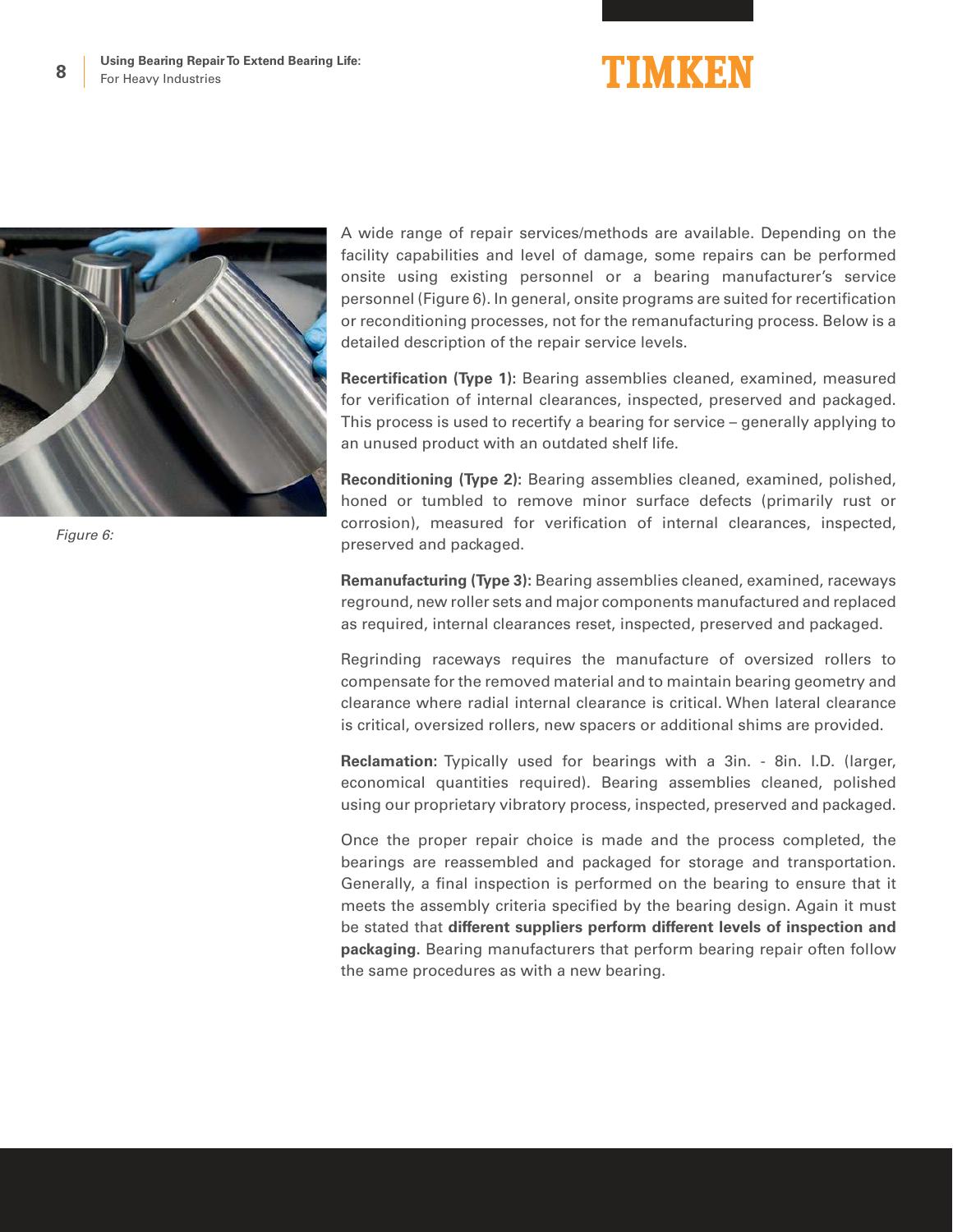#### **Types of Bearing Damage**

The variety of damage encountered during bearing repair service includes:

**Brinelling:** Permanent deformation (displaced metal, not just wear) of bearing surfaces at roller/raceway contact areas caused by excessive load or impact

**Corrosion/Etching:** Chemical action (rust) that attacks bearing component surfaces

**Cracking/Fracturing:** Significant visible surface cracks; usually caused by abuse or unusual operating conditions

**Debris Denting:** Localized surface depressions caused by debris or foreign material

**Fretting:** Usually shows up in red or black oxides of iron occurring under close-fit conditions; also called friction oxidation

**Heat Checks:** Surface cracks caused by heat from sliding contact; usually formed in direction of motion

**Scuffing:** Smearing, scoring or galling as a result of removed and transferred metal from one bearing component to another due to sliding contact

**Staining:** Surface discoloration without pitting, such as from oil oxidation

**Spalling:** Breaking away of metal on raceway or rolling element in flakes or scale-like particles; also called flaking, fine grain or course grain spalling

**Wear:** Contact surface degraded and worn away by mechanical action in use

*Figure 7:* 

*Types of bearing damage.*

### **Types of Damage**

The types of damage discovered during bearing repair vary significantly. Damage may be evident in the form of visible corrosion, scuffs, stains and dents. Or, it may be barely noticeable, such as fine cracks or fractures that indicate the potential for more serious damage to occur (Figure 6).

Typical bearing damage falls into the following categories (see the **Types of Bearing Damage** sidebar for more detailed definitions):

- Chemical Damage: etching, stains, corrosion pitting, rust or fretting corrosion
- Heat Damage: discoloration or checks
- Electrical Damage: burns, fluting or pitting
- Mechanical Damage: fatigue flaking, cracks, spalling, fractures, nicks, peeling or smearing, brinelling, indentation, scoring, abrasive wear, installation damage, misalignment or lubrication failure

Most resource manuals describe the above types of damage and offer methods to help eliminate their causes. However, resource manuals often fail to mention that, with the exceptions of torch heat damage, extreme spalling, fractures and heavy etching, **most damage conditions are repairable**. Therefore, it's recommended to contact a bearing service technician to provide a damage assessment and determine the feasibility of a repair.







**Brinelling Debris Denting**



**Spalling**

**Wear**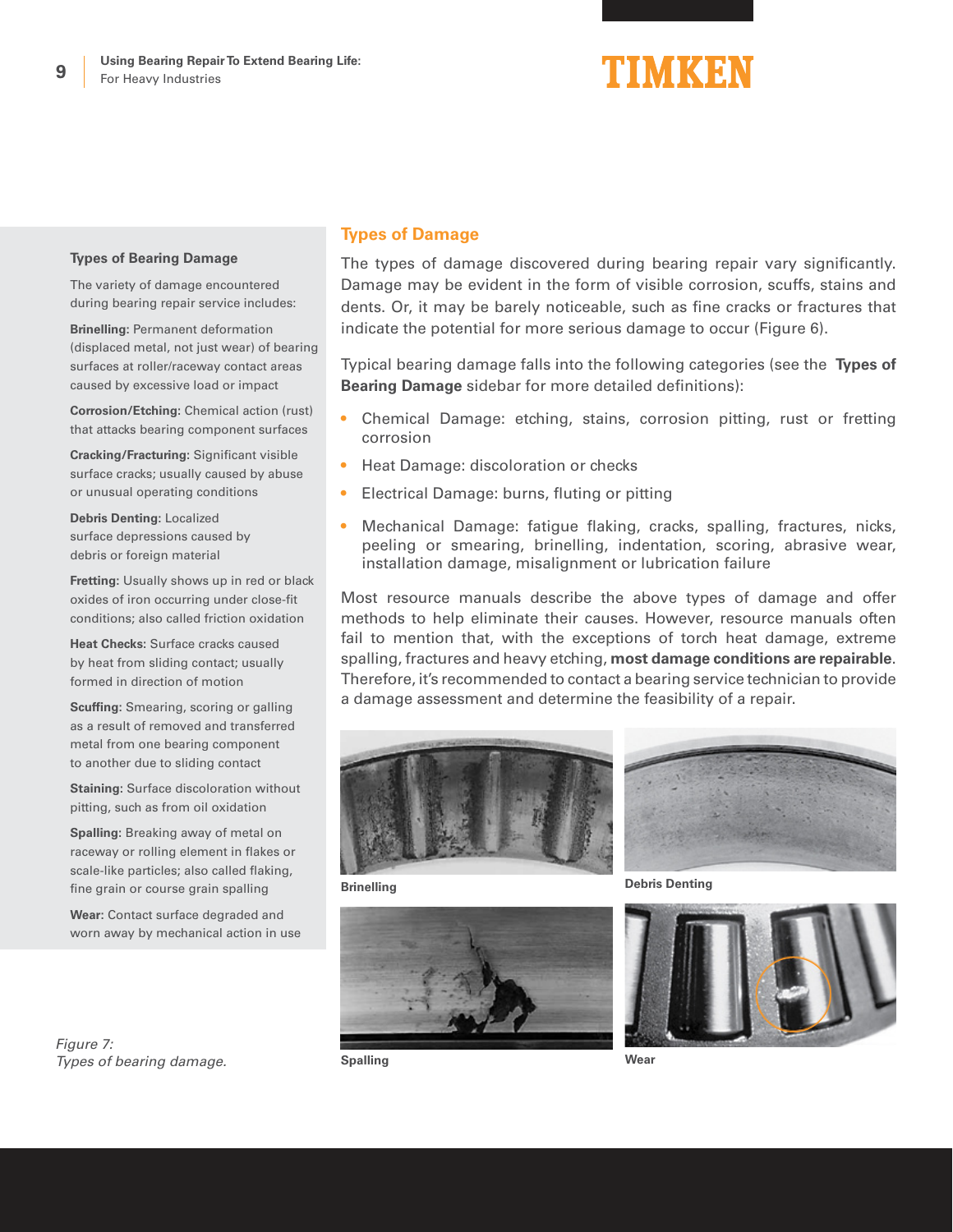

### **Repair Limitations**

Although bearing repair has proven to be a cost-effective solution, like any service, it is subject to limitations.

**Bearings can be repaired, often more than once, but not indefinitely.** A general rule of thumb is that bearings should not have more than three regrinds. Regrinding removes surface material, so it needs to be done carefully.

**If done correctly, repaired bearings offer like-new performance.** However, it is important to recognize and understand how repair options address damage modes. For example, polishing can address a variety of damage modes but is not effective for the removal of debris indentations or wear. Therefore, in such cases, do not expect like-new performance if the bearing is only polished since that does not repair all damage.

It is recommended to consult with a bearing manufacturer representative and/or application engineer to help determine the cause, extent and suggested repair of the damage. It also is critical to have any bearing repair performed by properly trained and experienced personnel because unnecessary repairs can lead to additional damage and limited bearing life. Common repair mistakes include:

- Improper polishing techniques that cause changes to geometry and/or profiles that do not correct worn geometry and contact conditions
- Improper grinding techniques and processes that can cause surface cracks and damage or improper geometry and/or profiles
- Mixing of preset components
- Improper profile, internal geometry, finishes and clearance settings that can cause bearing failure. In addition to expertise, proper equipment is required to fix the problem and ensure damage has been reviewed and properly removed. The appropriate measuring equipment, such as laser tracing and profiling equipment, CMM and precise measuring machines, are essential to perform thorough inspections on repaired product.